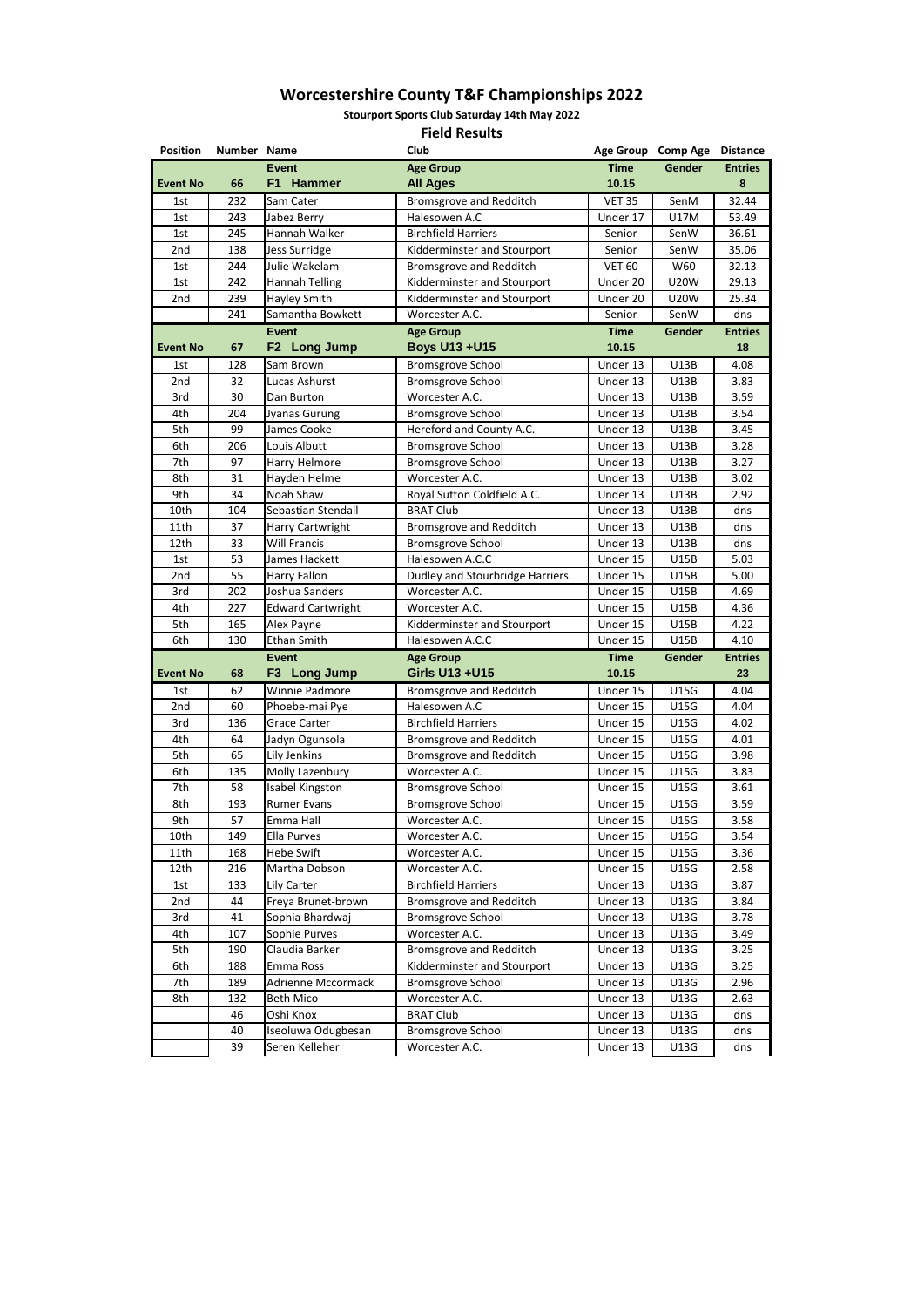**Stourport Sports Club Saturday 14th May 2022**

| <b>Position</b> | Number Name |                |                            | Club                            |               | Age Group Comp Age | <b>Distance</b> |
|-----------------|-------------|----------------|----------------------------|---------------------------------|---------------|--------------------|-----------------|
|                 |             | <b>Event</b>   |                            | <b>Age Group</b>                | <b>Time</b>   | <b>Gender</b>      | <b>Entries</b>  |
| <b>Event No</b> | 69          |                | <b>F4 Discus</b>           | <b>All Ages</b>                 | 11.45         |                    | 16              |
| 1st             | 232         |                | Sam Cater                  | <b>Bromsgrove and Redditch</b>  | <b>VET 35</b> | SenM               | 30.54           |
| 1st             | 231         |                | Vito Ricci                 | <b>Bromsgrove and Redditch</b>  | <b>VET 50</b> | M50                | 28.86           |
| 2nd             | 233         |                | <b>Stephen Carr</b>        | <b>Bromsgrove and Redditch</b>  | <b>VET 50</b> | M50                | 22.48           |
| 1st             | 235         |                | <b>Adam Rutter</b>         | Worcester A.C.                  | Under 20      | <b>U20M</b>        | 28.68           |
| 2nd             | 236         |                | Joshua Capewell            | Worcester A.C.                  | Under 20      | <b>U20M</b>        | 25.86           |
| 1st             | 237         |                | <b>Harry Bloss</b>         | Worcester A.C.                  | Under 15      | <b>U15B</b>        | 11.25           |
| 1st             | 230         |                | Clare Wood                 | Malvern Buzzards                | <b>VET 45</b> | W40                | 18.95           |
| 2nd             | 13          |                | <b>Lily Price</b>          | Malvern Buzzards                | <b>VET 45</b> | W40                | 11.96           |
| 1st             | 229         |                | Jan Timberlake             | Worcester A.C.                  | <b>VET 55</b> | W50                | 20.98           |
| 1st             | 240         |                | Cristina Ricci             | <b>Bromsgrove and Redditch</b>  | Under 20      | <b>U20W</b>        | 22.85           |
| 2nd             | 239         |                | Hayley Smith               | Kidderminster and Stourport     | Under 20      | <b>U20W</b>        | 22.19           |
| 1st             | 234         |                | <b>Myoriee Crow</b>        | Worcester A.C.                  | Under 15      | <b>U15G</b>        | 17.46           |
|                 | 238         |                | <b>Abbey Sutton</b>        | <b>Tipton Harriers</b>          | Under 20      | <b>U20W</b>        | dns             |
|                 | 153         |                | Linda Blake                | <b>Malvern Buzzards</b>         | <b>VET 40</b> | W40                | dns             |
|                 | 20          |                | John Reynolds              | Worcester A.C.                  | <b>VET 50</b> | M50                | dns             |
|                 |             | <b>Event</b>   |                            | <b>Age Group</b>                | <b>Time</b>   | Gender             | <b>Entries</b>  |
| <b>Event No</b> | 70          | F <sub>5</sub> | <b>High Jump</b>           | G/B U13 + U15                   | 12.15         |                    | 10              |
| 1st             | 204         |                | Jyanas Gurung              | <b>Bromsgrove School</b>        | Under 13      | <b>U13B</b>        | 1.15            |
| 1st             | 211         |                | Joseph Taylor              | Halesowen A.C.C                 | Under 15      | <b>U15B</b>        | 1.30            |
| 1st             | 246         |                | Natalie Seyler             | Worcester A.C.                  | Under 15      | <b>U15G</b>        | 1.55            |
| 2nd             | 170         |                | <b>Harriet Hartshorn</b>   | Halesowen A.C                   | Under 15      | <b>U15G</b>        | 1.30            |
| 2nd             | 247         |                | <b>Elodie Mcnelis</b>      | Worcester A.C.                  | Under 15      | U15G               | 1.30            |
| 4th             | 191         |                | Daisy Atkins               | Worcester A.C.                  | Under 15      | <b>U15G</b>        | 1.30            |
|                 |             | <b>Event</b>   |                            | <b>Age Group</b>                | <b>Time</b>   | <b>Gender</b>      | <b>Entries</b>  |
| <b>Event No</b> | 71          |                | F6 Long Jump               | Quad $B + G$                    | 12.15         |                    | 26              |
| 1st             | 287         |                | Oliver Knight              | <b>BRAT Club</b>                | Under 13      | U13B               | 1.89            |
| 2nd             | 276         |                | <b>Toby Kippax</b>         | <b>Bromsgrove School</b>        | Under 11      | <b>U11B</b>        | 1.85            |
| 3rd             | 277         |                | Josh Bhardwaj              | <b>Bromsgrove School</b>        | Under 11      | U11B               | 1.79            |
| 4th             | 288         |                | <b>William Tinsley</b>     | <b>BRAT Club</b>                | Under 11      | <b>U11B</b>        | 1.71            |
| 5th             | 279         |                | Sam Middleton              | <b>Bromsgrove School</b>        | Under 11      | <b>U11B</b>        | 1.61            |
| 6th             | 280         |                | Dexter Ward                | <b>Bromsgrove School</b>        | Under 11      | U11B               | 1.61            |
| 7th             | 281         |                | David Odinstov             | <b>Bromsgrove School</b>        | Under 11      | U11B               | 1.61            |
| 8th             | 283         |                | Huw Brook                  | Halesowen A.C.C                 | Under 11      | U11B               | 1.60            |
| 9th             | 292         |                | Zckai Bibb                 | <b>BRAT Club</b>                | Under 11      | U11B               | 1.59            |
| 10th            | 278         |                | Arjun Bhogal               | <b>Bromsgrove School</b>        | Under 11      | U11B               | 1.55            |
| 11th            | 289         |                | <b>Tiernan Clark</b>       | <b>BRAT Club</b>                | Under 11      | U11B               | 1.52            |
| 12th            | 285         |                | Alfie Webley               | <b>Bromsgrove School</b>        | Under 11      | U11B               | 1.51            |
| 13th            | 284         |                | Nahum Worrall              | Dudley and Stourbridge Harriers | Under 11      | U11B               | 1.44            |
| 14th            | 286         |                | Benji Barker               | <b>Bromsgrove and Redditch</b>  | Under 11      | U11B               | 1.41            |
| 15th            | 290         |                | Joseph Baker               | <b>BRAT Club</b>                | Under 11      | <b>U11B</b>        | 1.38            |
| 16th            | 275         |                | Greyson May                | Unattached                      | Under 11      | <b>U11B</b>        | dns             |
| 17th            | 282         |                | Elijah Hartland            | Solihull and Small Heath A.C.   | Under 11      | <b>U11B</b>        | dns             |
| 18th            | 291         |                | Soham Masrani              | <b>BRAT Club</b>                | Under 11      | U11B               | dns             |
| 1st             | 269         |                | Sophia Maccormick          | <b>Bromsgrove School</b>        | Under 11      | <b>U11G</b>        | 1.73            |
|                 |             |                | Isabella Heathcock         |                                 |               |                    |                 |
| 2nd             | 273         |                |                            | Dudley and Stourbridge Harrier  | Under 11      | <b>U11G</b>        | 1.65            |
| 3rd             | 293         |                | <b>Thomasine Mccormack</b> | Bromsgrove school               | Under 11      | U11G               | 1.56            |
| 4th             | 270         |                | Jaime Bishop               | Kidderminster and Stourport     | Under 11      | <b>U11G</b>        | 1.49            |
| 5th             | 272         |                | Helena Cooke               | Hereford and County A.C.        | Under 11      | <b>U11G</b>        | 1.49            |
| 6th             | 274         |                | Ava Wilson                 | <b>Bromsgrove and Redditch</b>  | Under 11      | <b>U11G</b>        | 1.43            |
| 7th             | 271         |                | Maisie Blackmore           | Kidderminster and Stourport     | Under 11      | U11G               | 1.30            |

| 8th | 268 | Pippa<br>Bond | Unattached | . .<br><b>Jnder</b><br>-- | <b>U11G</b> | dns |
|-----|-----|---------------|------------|---------------------------|-------------|-----|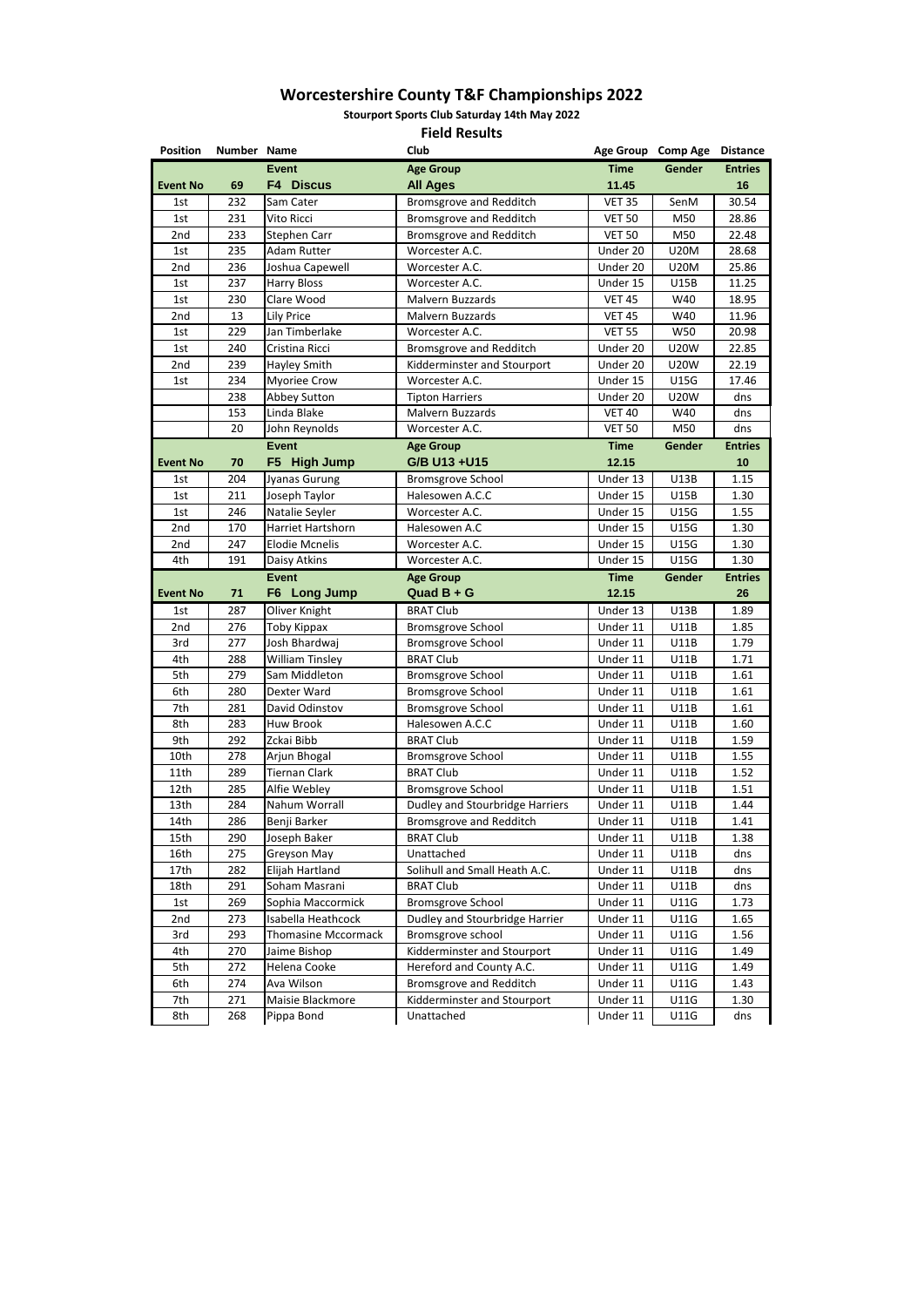**Stourport Sports Club Saturday 14th May 2022**

| <b>Position</b> | Number Name |                                | <b>Club</b>                                                   |                      | Age Group Comp Age         | <b>Distance</b> |
|-----------------|-------------|--------------------------------|---------------------------------------------------------------|----------------------|----------------------------|-----------------|
|                 |             | <b>Event</b>                   | <b>Age Group</b>                                              | <b>Time</b>          | Gender                     | <b>Entries</b>  |
| <b>Event No</b> | 72          | F7 Shot Put                    | G+B U13 +U15                                                  | 12.45                |                            | 12              |
| 1st             | 261         | Elijah Crow                    | Worcester A.C.                                                | Under 13             | U13B                       | 7.98            |
| 2nd             | 255         | George Case                    | <b>Bromsgrove and Redditch</b>                                | Under 13             | <b>U13B</b>                | 7.41            |
| 3rd             | 35          | <b>Ted Freeman</b>             | Kidderminster and Stourport                                   | Under 13             | U13B                       | 6.55            |
| 4th             | 263         | <b>Elliott Hill</b>            | <b>Bromsgrove School</b>                                      | Under 13             | <b>U13B</b>                | 5.22            |
| 5th             | 262         | Jacko Pritchard                | <b>Bromsgrove School</b>                                      | Under 13             | <b>U13B</b>                | 4.91            |
| 6th             | 127         | Lucas Seyler                   | Worcester A.C.                                                | Under 13             | <b>U13B</b>                | 4.85            |
| 1st             | 264         | Moses Kwong                    | <b>Bromsgrove School</b>                                      | Under 15             | <b>U15B</b>                | 7.14            |
| 2nd             | 165         | Alex Payne                     | Kidderminster and Stourport                                   | Under 15             | <b>U15B</b>                | 6.87            |
|                 | 105         | Mati Stendall                  | <b>BRAT Club</b>                                              | Under 15             | U15B                       | dns             |
| 1st             | 234         | <b>Myoriee Crow</b>            | Worcester A.C.                                                | Under 15             | <b>U15G</b>                | 8.30            |
| 2nd             | 191         | Daisy Atkins                   | Worcester A.C.                                                | Under 15             | <b>U15G</b>                | 6.54            |
| 3rd             | 216         | Martha Dobson                  | Worcester A.C.                                                | Under 15             | <b>U15G</b>                | 3.52            |
|                 |             | <b>Event</b>                   | <b>Age Group</b>                                              | <b>Time</b>          | Gender                     | <b>Entries</b>  |
| <b>Event No</b> | 73          | F8 Long Jump                   | <b>All U17+</b>                                               | 13.45                |                            | 16              |
| 1st             | 184         | Paul Dolphin                   | Malvern Buzzards                                              | <b>VET 35</b>        | SenM                       | 4.13            |
| 1st             | 257         | Simeon Foreman                 | Malvern Buzzards                                              | <b>VET 45</b>        | M40                        | 3.75            |
| 1st             | 70          | <b>Edward Charles</b>          | Halesowen A.C                                                 | Under 17             | <b>U17M</b>                | 6.22            |
| 1st             | 254         | Iris Oliarnyk                  | Halesowen A.C                                                 | Senior               | SenW                       | 5.13            |
| 2nd             | 258         | Sara Henderson                 | Halesowen A.C                                                 | Senior               | SenW                       | 4.73            |
| 1st             | 11          | <b>Melanie Garland</b>         | Worcester A.C.                                                | <b>VET 55</b>        | W50                        | 4.44            |
| 2nd             | 229         | Jan Timberlake                 | Worcester A.C.                                                | <b>VET 55</b>        | W50                        | 4.02            |
| 3rd             | 17          | Deborah Ricci                  | <b>Bromsgrove and Redditch</b>                                | <b>VET 50</b>        | <b>W50</b>                 | 3.31            |
| 1st             | 244         | Julie Wakelam                  | <b>Bromsgrove and Redditch</b>                                | <b>VET 60</b>        | W60                        | 3.56            |
| 1st             | 143         | Ella Woods                     | <b>Birchfield Harriers</b>                                    | Under 17             | <b>U17W</b>                | 5.23            |
| 2nd             | 259         | Poppy Oliarnyk                 | Halesowen A.C                                                 | Under 17             | <b>U17W</b>                | 5.08            |
| 3rd             | 141         | <b>Emily Amos</b>              | Halesowen A.C                                                 | Under 17             | <b>U17W</b>                | 4.72            |
|                 | 83          | Martin Reed-darby              | Malvern Buzzards                                              | Senior               | SenM                       | dns             |
|                 | 69          | Ethan Hall                     | Halesowen A.C.C                                               | Under 17             | <b>U17M</b>                | dns             |
|                 | 15          | Josie Oliarnyk                 | Halesowen A.C                                                 | Senior               | SenW                       | dns             |
|                 | 260         | <b>Francessca Rivers</b>       | <b>Coventry Godiva Harriers</b>                               | Senior               | SenW                       | dns             |
|                 |             | <b>Event</b>                   | <b>Age Group</b>                                              | <b>Time</b>          | <b>Gender</b>              | <b>Entries</b>  |
| <b>Event No</b> | 74          | F9 Howler                      | Quad $B + G$                                                  | 14.00                |                            | 26              |
|                 |             |                                |                                                               |                      |                            |                 |
| 1st             | 287         | Oliver Knight                  | <b>BRAT Club</b>                                              | Under 13             | U13B                       | 43.12           |
| 2nd             | 277         | Josh Bhardwaj                  | <b>Bromsgrove School</b>                                      | Under 11             | U11B                       | 35.57           |
| 3rd             | 286         | Benji Barker                   | <b>Bromsgrove and Redditch</b>                                | Under 11             | <b>U11B</b>                | 30.41           |
| 4th             | 280         | Dexter Ward                    | <b>Bromsgrove School</b>                                      | Under 11             | U11B                       | 30.34           |
| 5th             | 281         | David Odinstov                 | <b>Bromsgrove School</b>                                      | Under 11             | U11B                       | 29.90           |
| 6th             | 276         | Toby Kippax                    | <b>Bromsgrove School</b>                                      | Under 11             | <b>U11B</b>                | 29.12           |
| 7th             | 279         | Sam Middleton                  | <b>Bromsgrove School</b>                                      | Under 11             | U11B                       | 26.61           |
| 8th             | 290         | Joseph Baker                   | <b>BRAT Club</b>                                              | Under 11             | U11B                       | 25.47           |
| 9th             | 292         | Zckai Bibb                     | <b>BRAT Club</b>                                              | Under 11             | U11B                       | 23.72           |
| 10th            | 278         | Arjun Bhogal                   | <b>Bromsgrove School</b>                                      | Under 11             | <b>U11B</b>                | 20.04           |
| 11th            | 285         | Alfie Webley                   | <b>Bromsgrove School</b>                                      | Under 11             | U11B                       | 19.16           |
| 12th            | 289         | <b>Tiernan Clark</b>           | <b>BRAT Club</b>                                              | Under 11             | U11B                       | 14.86           |
| 13th            | 283         | <b>Huw Brook</b>               | Halesowen A.C.C                                               | Under 11             | <b>U11B</b>                | 14.41           |
| 14th            | 284         | Nahum Worrall                  | <b>Dudley and Stourbridge Harriers</b>                        | Under 11             | U11B                       | 14.29           |
| 15th            | 288         | <b>William Tinsley</b>         | <b>BRAT Club</b>                                              | Under 11             | <b>U11B</b>                | 13.71           |
|                 | 275         | Greyson May                    | Unattached                                                    | Under 11             | U11B                       | dns             |
|                 | 282         | Elijah Hartland                | Solihull and Small Heath A.C.                                 | Under 11             | U11B                       | dns             |
|                 | 291         | Soham Masrani                  | <b>BRAT Club</b>                                              | Under 11             | <b>U11B</b>                | dns             |
| 1st             | 269         | Sophia Maccormick              | <b>Bromsgrove School</b>                                      | Under 11             | <b>U11G</b>                | 15.03           |
| 2nd             | 273         | Isabella Heathcock             | Dudley and Stourbridge Harrier                                | Under 11             | <b>U11G</b>                | 13.84           |
| 3rd             | 293         | <b>Thomasine Mccormack</b>     | Bromsgrove school                                             | Under 11             | U11G                       | 10.80           |
| 4th             | 272         | Helena Cooke                   | Hereford and County A.C.                                      | Under 11             | <b>U11G</b>                | 10.69           |
| 5th             | 270         | Jaime Bishop                   | Kidderminster and Stourport                                   | Under 11             | <b>U11G</b>                | 9.91            |
| 6th<br>7th      | 271<br>274  | Maisie Blackmore<br>Ava Wilson | Kidderminster and Stourport<br><b>Bromsgrove and Redditch</b> | Under 11<br>Under 11 | <b>U11G</b><br><b>U11G</b> | 7.18<br>6.47    |